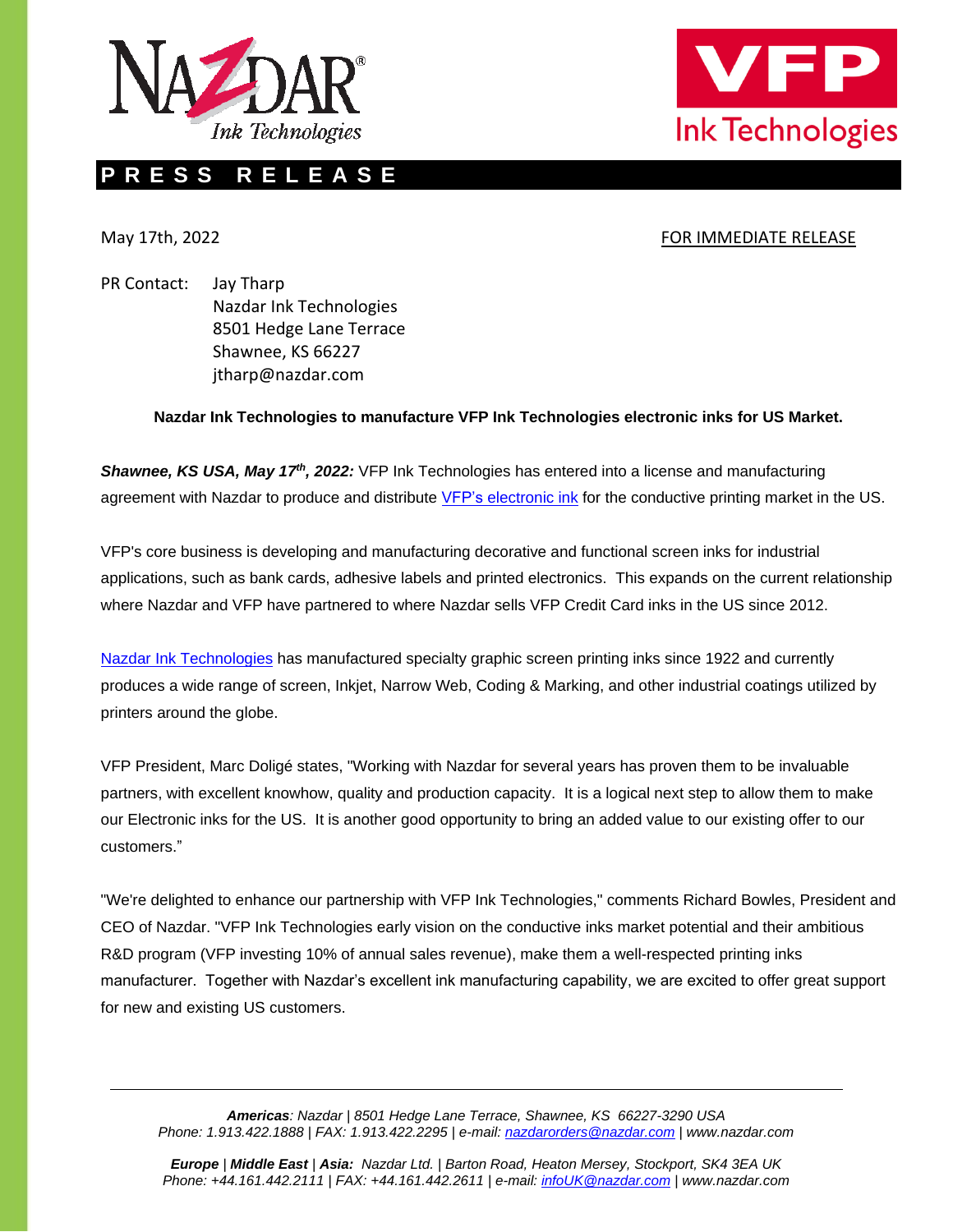"The partnership is very important for us because the US market is aware that Nazdar is a strong reliable source for inks which will improve product availability and service," says Arnaud Maquinghen – VFP – General Director.

Mike Johnson - Nazdar - VP Graphic and Industrial Sales states, "This partnership expansion will provide our customers with better solutions from a single source. With Nazdar now offering screen ink solutions for both the front/graphic portion of membrane switches and now the electronic inks to complete the back (sub-surface) "conductive" part of the application, industrial screen printers have a partner with US manufactured inks, regional inventory and technical support."

For more information on Nazdar, please visit [www.nazdar.com.](http://www.nazdar.com/) For more information on VFP Ink Technologies, please visit<https://vfp-ink-technologies.com/>

#### **Press release photo:**



## **Picture caption**

*Nazdar and VFP Ink Technologies pen Electronic Inks US License.*

## **About Nazdar**

Nazdar is a leading ink manufacturer and distributor of printing equipment and supplies for the specialty graphic market. Since 1922, Nazdar has partnered with printers and manufacturers worldwide to provide innovative Inkjet, Screen Printing, and Flexographic products and services. For more information about Nazdar, visit the website www.Nazdar.com, email NazdarOrders@nazdar.com, phone +1 913-422-1888, or write to 8501 Hedge Lane Terrace, Shawnee, KS 66227-3290 USA

> *Americas: Nazdar | 8501 Hedge Lane Terrace, Shawnee, KS 66227-3290 USA Phone: 1.913.422.1888 | FAX: 1.913.422.2295 | e-mail: [custsev@nazdar.com](mailto:custsev@nazdar.com) | [www.nazdar.com](http://www.gkandz.com/)*

*Europe | Middle East | Asia: Nazdar Ltd. | Barton Road, Heaton Mersey, Stockport, SK4 3EG UK Phone: +44.161.442.2111| FAX: +44.161.442.2611 | Email: [mburns@nazdar.com](mailto:mburns@nazdar.com) | [www.nazdar.com](http://www.gkandz.com/)*